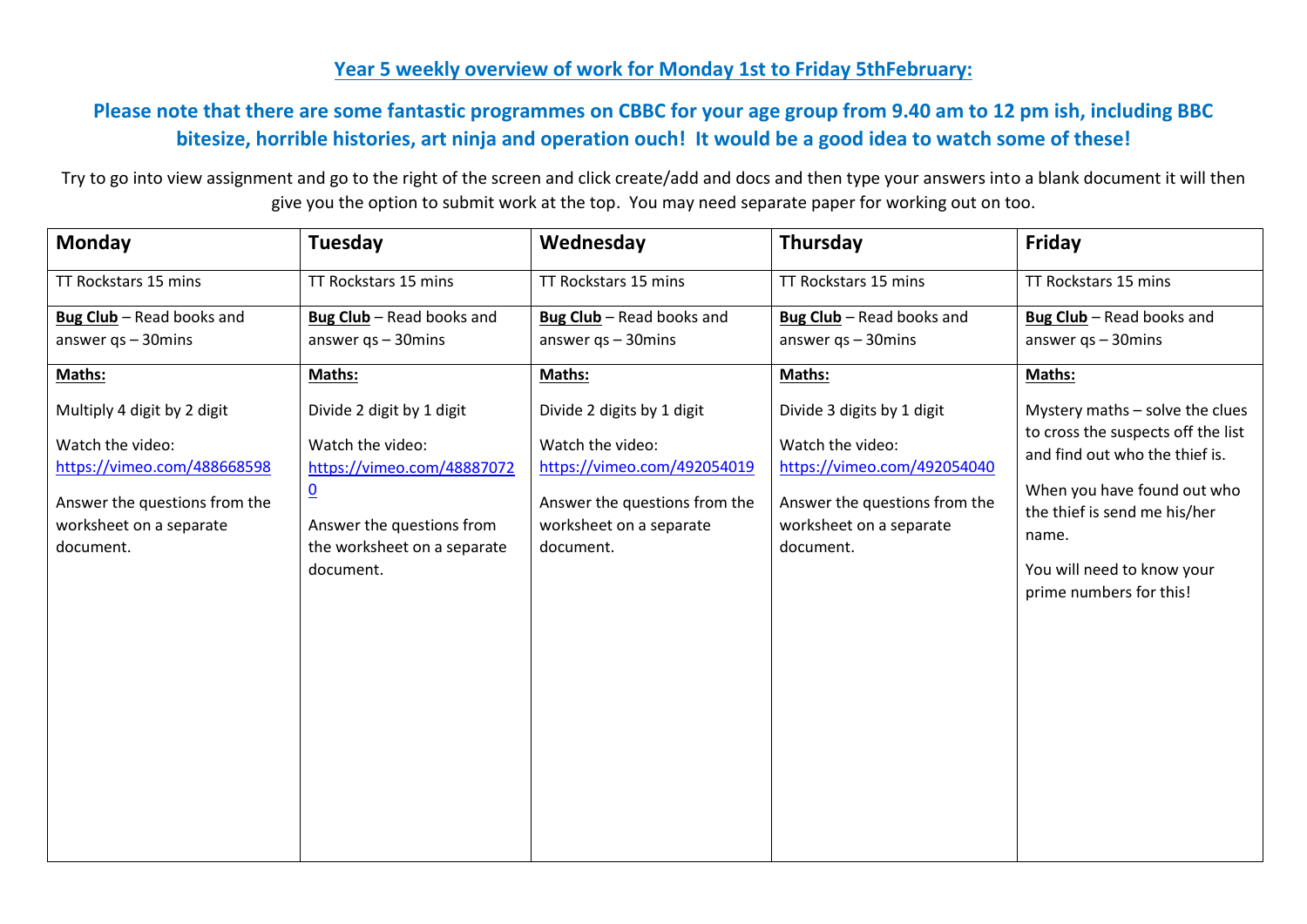| English:                                                                                                                                                                                                                                                                                                                               | English:                                                                                                                                                                                                                                                                                                                                                                                                                                          | English:                                                                                                                                                                                                                                                                                                           | English:                                                                                                                                                                                                                                                                                   | English:                                                                                                                                                                                                                                                                                                                                                                                                                                                                                                                                                                               |
|----------------------------------------------------------------------------------------------------------------------------------------------------------------------------------------------------------------------------------------------------------------------------------------------------------------------------------------|---------------------------------------------------------------------------------------------------------------------------------------------------------------------------------------------------------------------------------------------------------------------------------------------------------------------------------------------------------------------------------------------------------------------------------------------------|--------------------------------------------------------------------------------------------------------------------------------------------------------------------------------------------------------------------------------------------------------------------------------------------------------------------|--------------------------------------------------------------------------------------------------------------------------------------------------------------------------------------------------------------------------------------------------------------------------------------------|----------------------------------------------------------------------------------------------------------------------------------------------------------------------------------------------------------------------------------------------------------------------------------------------------------------------------------------------------------------------------------------------------------------------------------------------------------------------------------------------------------------------------------------------------------------------------------------|
| Read the poem 'The Tyger'<br>Read the poetry term notes - Can<br>you see any alliteration, rhyme,<br>metaphor or rhymed verse in this<br>poem?<br>Answer the questions<br>The poem is written in joined<br>handwriting please practise<br>writing this out on paper at<br>home. If you want to send me a<br>picture of this please do. | Read the poem 'If'<br>Read the poetry term notes -<br>Can you see any repetition,<br>Stanza/verses or regular use<br>of syllables in the poem? If<br>you look carefully the pattern<br>is 11 syllables then 10 syllables<br>on alternate lines, can you<br>find that?<br>Answer the questions<br>The poem is written in joined<br>handwriting please practise<br>this on paper at home. If you<br>want to send me a picture of<br>this please do. | Read the poem 'Firework Night'<br>Read the poetry term notes -<br>Can you see any use of<br>Onomatopoeia or free verse in<br>the poem?<br>Answer the questions<br>The poem is written in joined<br>handwriting please practise this<br>on paper at home. If you want<br>to send me a picture of this<br>please do. | Read the poem 'Leisure'<br>Read the notes about similes<br>and couplets to remind<br>yourselves what they are.<br>Answer the questions<br>The poem is written in joined<br>handwriting please practise this<br>on paper at home. If you want<br>to send me a picture of this<br>please do. | Read the poem 'From A Railway<br>Carriage'.<br>Read the poem notes on verbs<br>and assonance, can you find<br>these in the poem?<br>Then watch the video of<br>Michael Rosen performing this<br>poem:<br>www.youtube.com/watch?v=Bly<br>MMIMXI7M<br>Try to learn the poem off by<br>heart and do your own<br>performance of it as though you<br>were on a train looking out of<br>the window. Send me a video if<br>you feel brave or perform it for<br>someone at home and let me<br>know what they thought in the<br>private comments or by email.<br>Practise your handwriting too. |
| PE:                                                                                                                                                                                                                                                                                                                                    | Science:                                                                                                                                                                                                                                                                                                                                                                                                                                          | <u>PE:</u>                                                                                                                                                                                                                                                                                                         | Geography:                                                                                                                                                                                                                                                                                 | PE:                                                                                                                                                                                                                                                                                                                                                                                                                                                                                                                                                                                    |
| Please complete the Joe Wicks PE<br>for kidsworkout for today. You<br>can find this on you tube.                                                                                                                                                                                                                                       | Read the powerpoint and<br>design and test your own<br>brakes using card wrapped in<br>different materials (whatever<br>you have handy in the house)<br>to stop wheels going round.                                                                                                                                                                                                                                                               | Please complete the Joe Wicks<br>PE for kids workout for today.<br>You can find this on you tube.                                                                                                                                                                                                                  | Watch the video for some hints<br>and if you are on google<br>classrooms you can read the<br>powerpoint too.<br>www.bbc.co.uk/bitesize/clips/zj<br>khfg <sub>8</sub>                                                                                                                       | Please complete the Joe Wicks<br>PE for kids workout for today.<br>You can find this on you tube.                                                                                                                                                                                                                                                                                                                                                                                                                                                                                      |